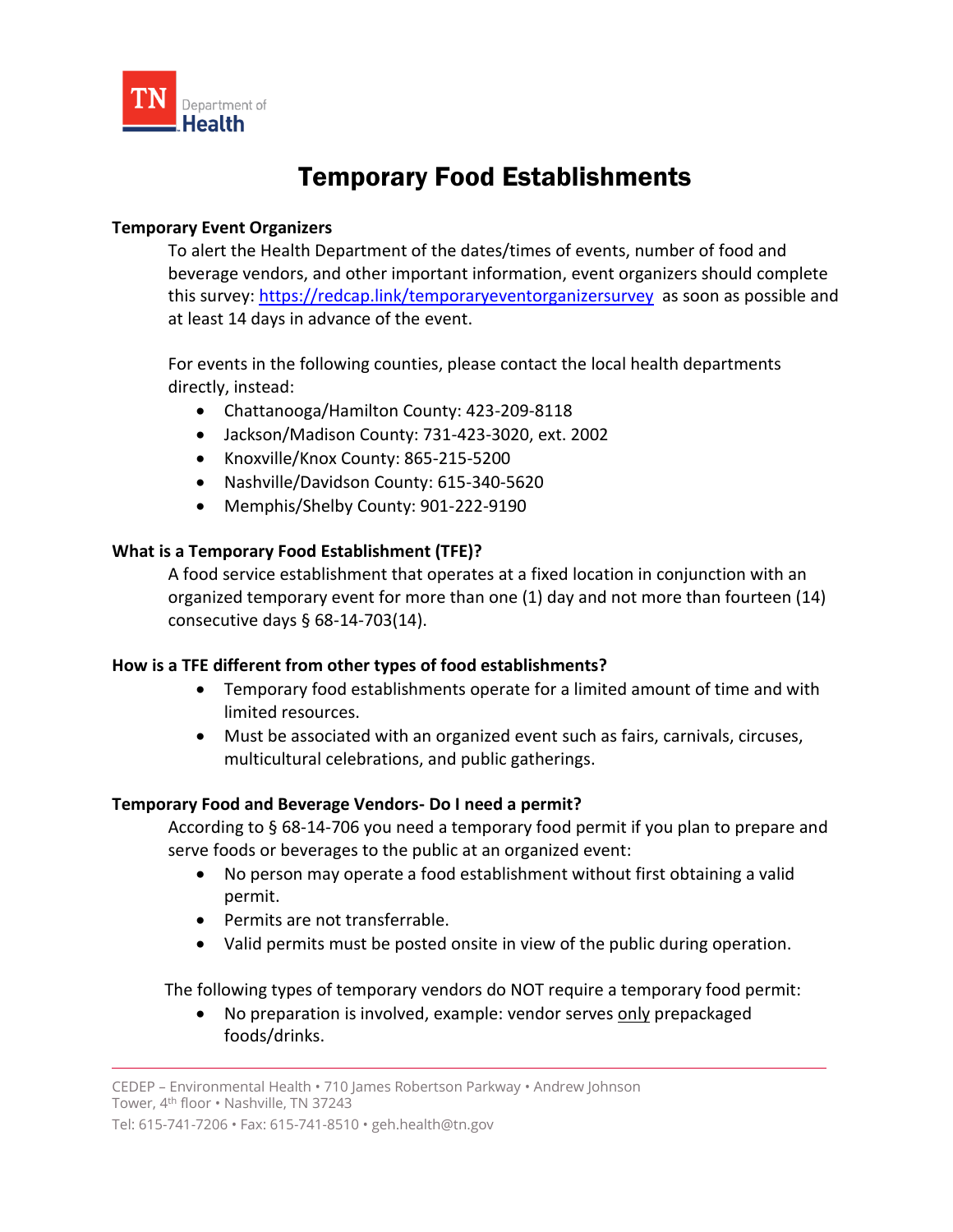

• Nuts that have not been removed from their shells.

#### **What are the requirements to get a TFE permit?**

Temporary Food Establishments must meet the requirements of the Tennessee [Food](https://publications.tnsosfiles.com/rules/1200/1200-23/1200-23-01.20180404.pdf)  [Service Establishment rules,](https://publications.tnsosfiles.com/rules/1200/1200-23/1200-23-01.20180404.pdf) receive an inspection, and pay the permit fee of \$30.00 in order to obtain a permit. See requirements checklist on the next page.

#### **How much does a Temporary Food Establishment permit cost?**

The temporary permit fee is \$30 for each temporary food permit. This fee is currently paid onsite at the event once an inspection has been made and you are approved to operate.

#### **What is the application process to get a TFE permit?**

To apply for a temporary food permit in the following counties, you must apply directly to the local county health departments:

- Chattanooga/Hamilton County: 423-209-8118
- Jackson/Madison County: 731-423-3020, ext. 2002
- Knoxville/Knox County: 865-215-5200
- Nashville/Davidson County: 615-340-5620
- Memphis/Shelby County: 901-222-9190

It is important to apply for a temporary permit at least 14 days prior to the event.

To apply for a temporary permit for an event planned in any other Tennessee county than those listed above, complete this survey: [https://redcap.link/TFEVendorSurvey.](https://redcap.link/TFEVendorSurvey)

Once you complete this application, it will be reviewed by the local Environmental Health Specialist (EHS). You will be contacted by the local EHS who will arrange to inspect and permit the TFE at the event; provided the requirements are met.

#### **Inspections**

Prior to issuing a Temporary Food Permit, an Environmental Health Specialist will conduct a pre-operational inspection to determine compliance with the Tennessee Food [Service Establishment rules.](https://publications.tnsosfiles.com/rules/1200/1200-23/1200-23-01.20180404.pdf) Once the inspection is complete and compliance is verified, a permit will be issued.

CEDEP – Environmental Health • 710 James Robertson Parkway • Andrew Johnson Tower, 4th floor • Nashville, TN 37243

Tel: 615-741-7206 • Fax: 615-741-8510 • geh.health@tn.gov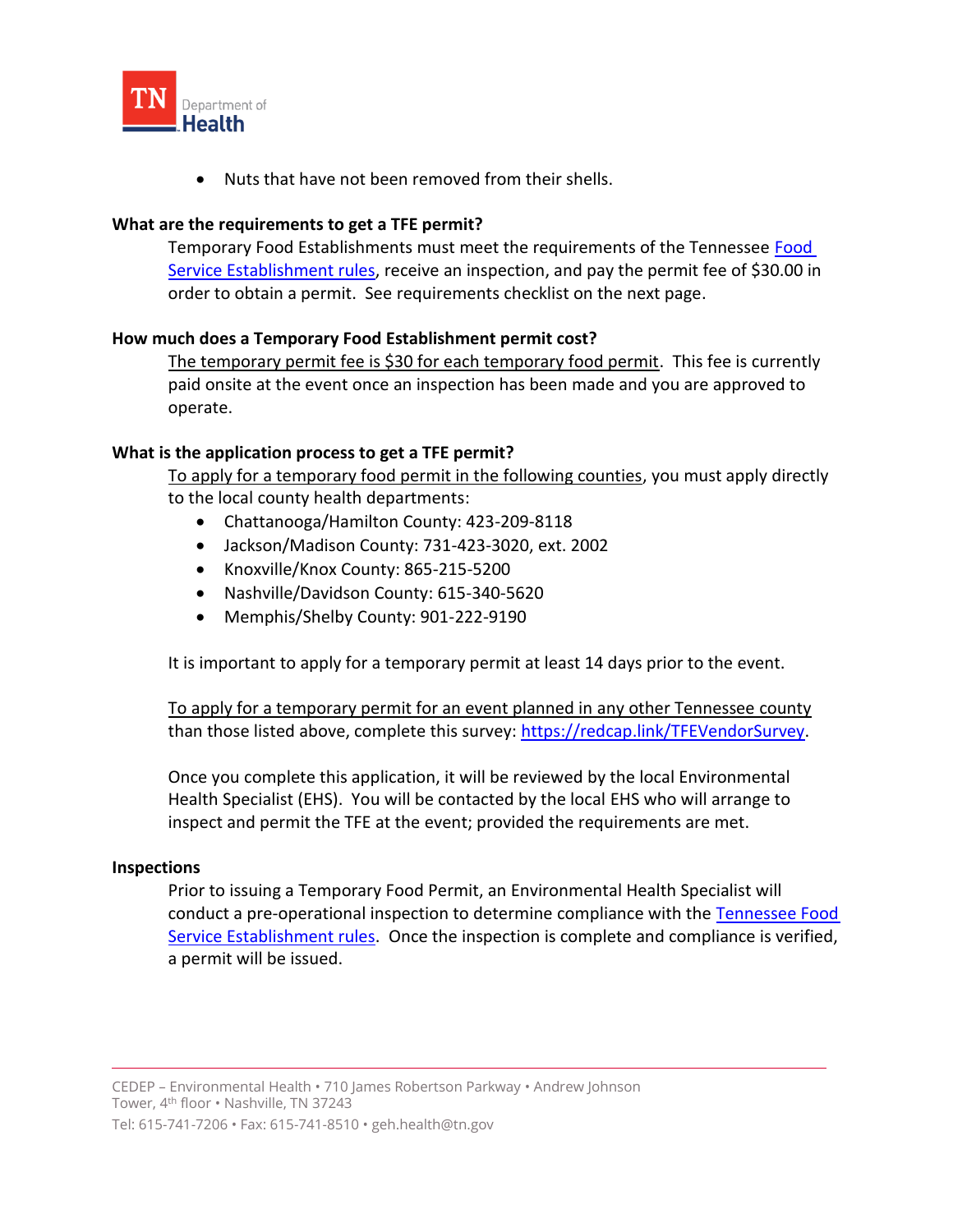

## TEMPORARY FOOD ESTABLISHMENT PERMIT REQUIREMENTS

Read and check off each of the items below to ensure you understand the requirements to comply with the [Tennessee Food Service Establishment rules](https://publications.tnsosfiles.com/rules/1200/1200-23/1200-23-01.20180404.pdf) and qualify for a Temporary Food Establishment permit.

❑ *Submit an application.* To apply for a temporary food permit in the following counties, you must apply to the local county health departments directly:

Shelby County: 901-222-9190

Davidson County: 615-340-5620 Hamilton County: 423-209-8118 Knox County: 865-215-5200 Madison County: 731-423-3020 ext. 2020

- $\Box$  Temporary food establishments in all other counties must complete and submit this survey at least 14 days before the event: [https://redcap.link/TFEVendorSurvey.](https://redcap.link/TFEVendorSurvey)
- ❑ *Permit posted.* A permit must be obtained prior to operating a Temporary Food Establishment in Tennessee. The permit must be posted at the booth and visible to the public for the duration of the event.
- ❑ *Person in Charge (PIC)***:** A designated person must be on site during all hours of operations of the TFE. The Person in Charge is responsible for ensuring compliance with the Tennessee Department of Health Food Service Establishment rules.
- ❑ *Employee Health***:** Employees must not work when ill with diarrhea, vomiting, jaundiced, been diagnosed with an infection (*Salmonella* Typhi, Shigella, E. Coli, Hepatitis A Virus), or experiencing sore throat with fever.
- ❑ *Food Preparation:* All food preparation must be conducted in the permitted booth or a kitchen approved and permitted by the Tennessee Department of Health, such as permitted restaurants. Home preparation of foods is **NOT** allowed.
- ❑ *Handwashing***:** Food employees shall wash their hands upon entering the booth, immediately before preparing food, after using the restroom, and as often as necessary.
- ❑ *No Bare Hand Contact:* Prevent bare hand contact with ready-to-eat foods by using clean gloves, tongs, deli paper, or other utensils.
- ❑ *Handwashing Facilities*: Temporary or portable handwashing stations are required in all temporary food establishment booths or tents where food preparation is conducted. A temporary handwashing station consists of a five-gallon insulated container with a continuous flow spigot**,** a five-gallon discard bucket to collect the dirty water, hot water between 100°-120° F, soap, and paper towels. A sign must be posted that says, "Wash Your Hands".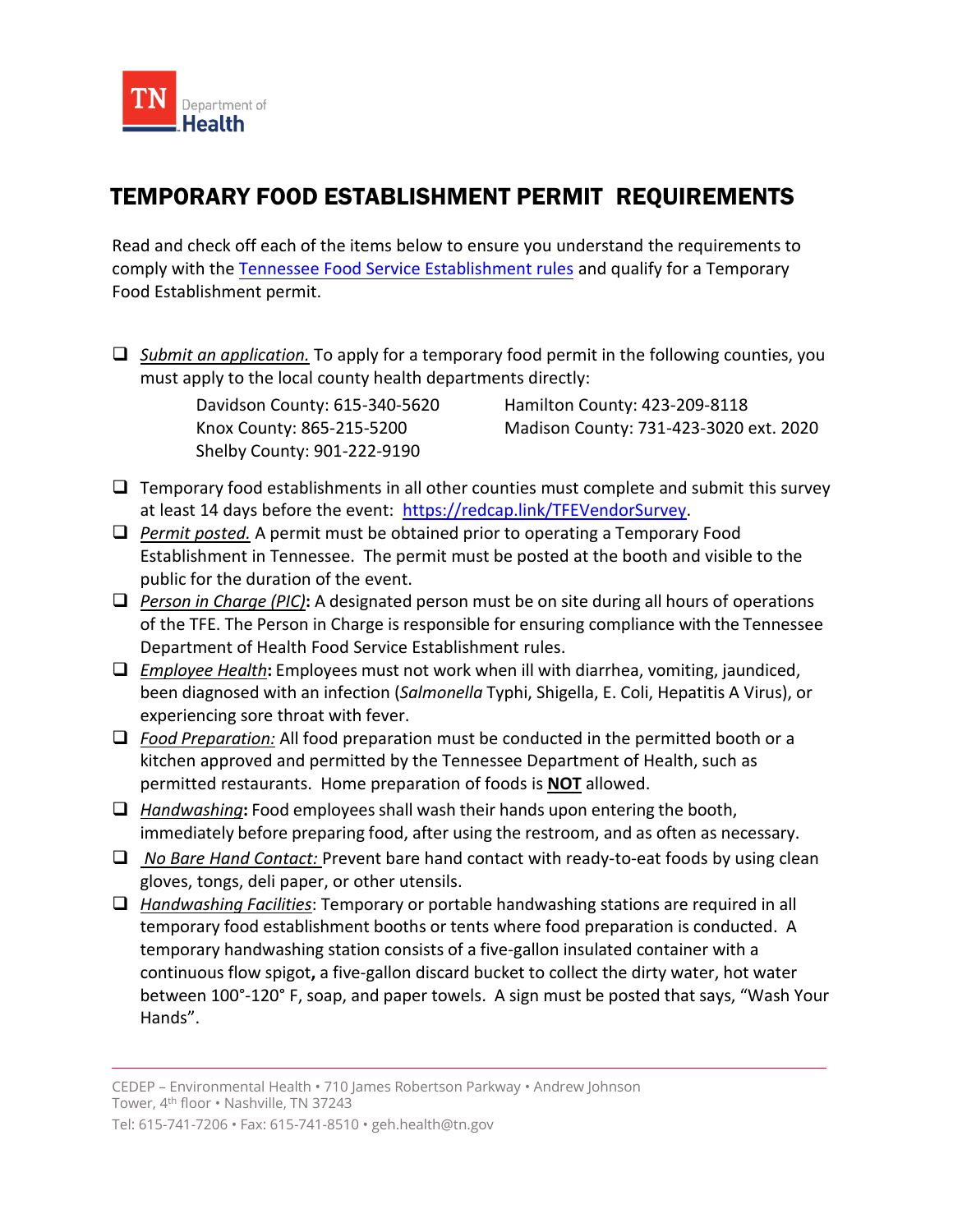

- o Baby wipes, sanitizing cloths, or hand sanitizer are not acceptable to use instead of handwashing.
- $\circ$  Additional handwashing stations may be required in large or complex operations.





### ❑ *Prevent Cross Contamination*

- $\circ$  Separate raw meat from ready-to-eat foods. Keep raw meats below ready to eat foods.
- o Separating types of raw meats from each other during storage, preparation, holding, and display.
- $\circ$  Hands, equipment, and utensils (including knives, cutting boards, and food storage containers) must be thoroughly washed, rinsed, and sanitized after being used for raw animal foods and before being used for ready-to-eat food.
- ❑ *Cooking:* Cook all foods to the proper temperatures and times:
	- o **165°F for 15 seconds –** poultry, stuffing, and stuffed foods (meats/pasta)
	- o **155°F for 15 seconds -** ground and injected meats and pooled raw eggs
	- o **145°F for 15 seconds –** fish, shellfish, beef, pork, eggs
- ❑ *Cold Holding:* Hold cold TCS/potentially hazardous foods at 41°F or less at all times
- *Hot Holding:* Cooked TCS/potentially hazardous foods that are not immediately served must be held at 135°F or higher.
- *Reheating:* Reheat potentially hazardous food to **165°F or higher** within **1 hour**. Discard hot food at the end of the day. Use stoves, grills, or microwaves for quick reheating. Steam tables and slow cookers are **not** approved for reheating.
- ❑ *Thermometer:* A metal-stem thermometer is required to verify cooking and holding temperatures.
- *Cooling:* Cooling of cooked food is **not** allowed at a Temporary Food Establishment.
- *Employee Restrooms:* Toilet facilities must be available to employees and be readily accessible during all times of operation, and be provided with handwashing facilities that have potable, warm, running water.
- *Food Protection and Storage:* Store all food at least 6 inches off the ground or in watertight containers. Foods must be protected by covering while on display. Raw meat must be stored in containers separate from ready-to-eat food.